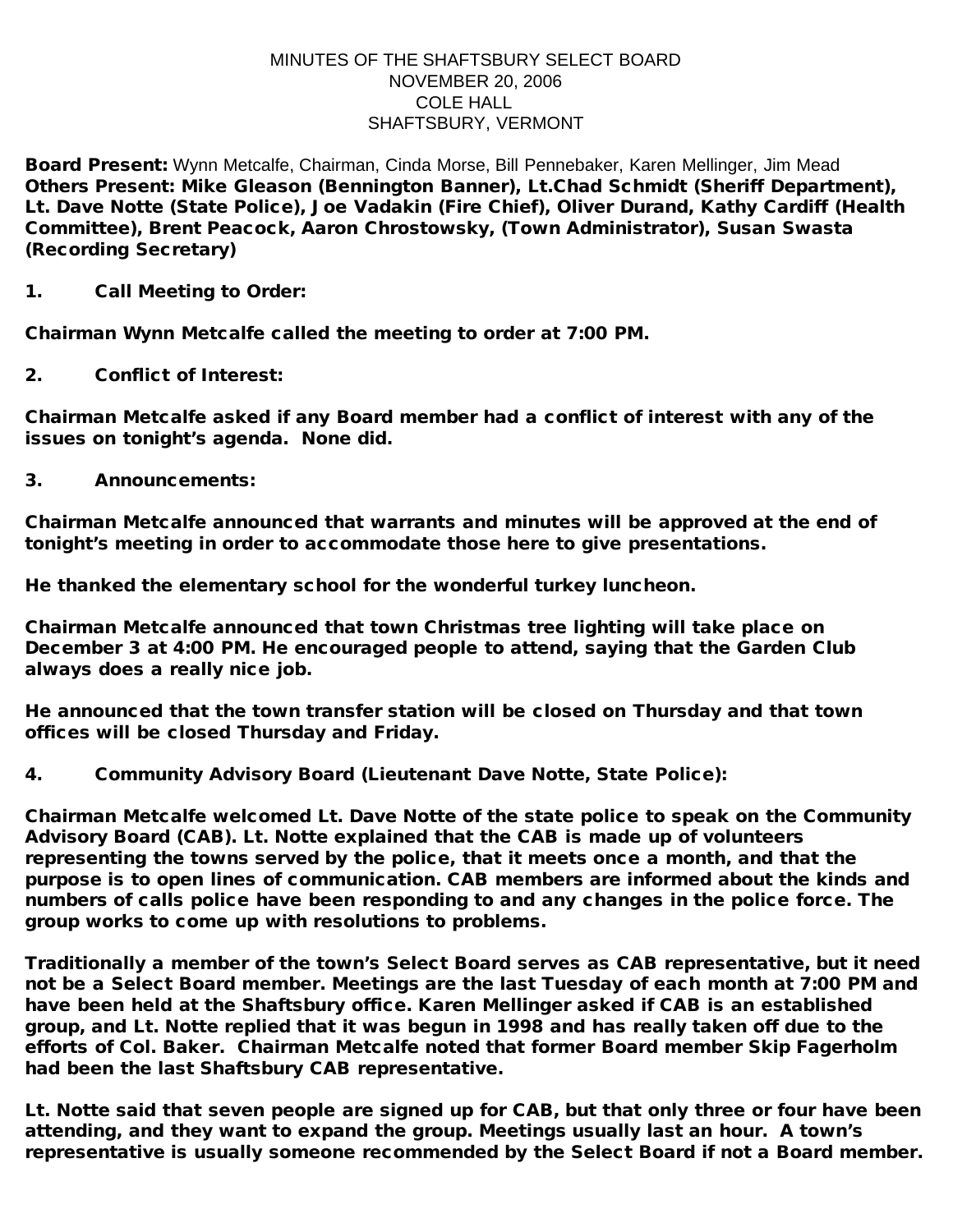Minutes are taken at meetings and these are put on the State Police web site.

Chairman Metcalfe said that the Board will discuss CAB and get back to Lt. Notte. Cinda Morse suggested that Aaron Chrostowsky download copies of the CAB minutes and distribute them. Lt. Notte stated that any questions may be directed to him.

5. Bennington County Sheriff Contract (Chad Schmidt):

Chairman Metcalfe introduced Lt. Chad Schmidt of the Bennington County Sheriff's Department to talk about the town's contract with the sheriff's department. Lt. Schmidt reported that the federally funded COPS grant will end in June, and as a result fees will increase from \$11 per hour to \$21 per hour plus mileage. Mileage may be handled as an additional per-hour fee rather than a charge for actual miles covered, which may make budgeting easier. The total including mileage will be \$24.50 per hour. Lt. Schmidt noted that this mileage fee reflects charging for only twelve miles per hour, and actual mileage is usually higher. Otherwise mileage will be charged at 42 cents a mile.

Ms. Morse asked how many hours of coverage have been provided, and Lt. Schmidt replied that it is currently fifteen hours per week, although it has been more than that lately because of the shooting incidents. Ms. Mellinger noted that at the increased cost the same amount of money would cover about seven hours a week.

Lt. Schmidt stated that there will be no more federal grant money because the funds are being put into Homeland Security. Ms. Morse asked how many violators have been being picked up, and what revenue has been coming to the town. Lt. Schmidt replied that he can only research the number of violations, not the amount the town receives, because court costs and nonpayers would need to be deducted. He noted that the officers are there to slow people down, and they try to distance themselves from any impression that they are there to raise money for the town.

Ms. Mellinger stated that the town had had a lot of speeding complaints, and that due to this coverage people think a safer environment has been created. Ms. Morse asked if this safer environment can be maintained with seven hours of coverage a week instead of fifteen. She noted that revenues are about half as much as last year, which seems to indicate success. Chairman Metcalfe said that he thinks the police presence was also related to shooting incidents stopping.

He stated that the Board will be wrestling with the budget over the next several weeks and will be considering this issue. Ms. Mellinger noted that the fifteen hours per week coverage will continue until June. so residents can contact the town if they are having problems in their area. Chairman Metcalfe thanked Lt. Schmidt for attending.

6. Health Committee:

Kathy Cardiff of the Health Committee distributed a report on the Committee's recent public presentations. She wishes attendance had been higher, but the last presentation had been fairly well attended. There was lots of publicity, and CAT-TV taped all of the sessions, so the programs benefited more people than those who had attended. The only costs were for printing because refreshments were donated.

Ms. Morse asked if the Committee anticipates having the programs next year, and Ms. Cardiff replied that it will be up to next year's Board of Trustees and Select Board. Chairman Metcalfe stated that he had heard some good comments on the programs. The Board thanked the Committee members for their work, and Ms. Mellinger noted that Charles Yoder would have been very proud of their efforts.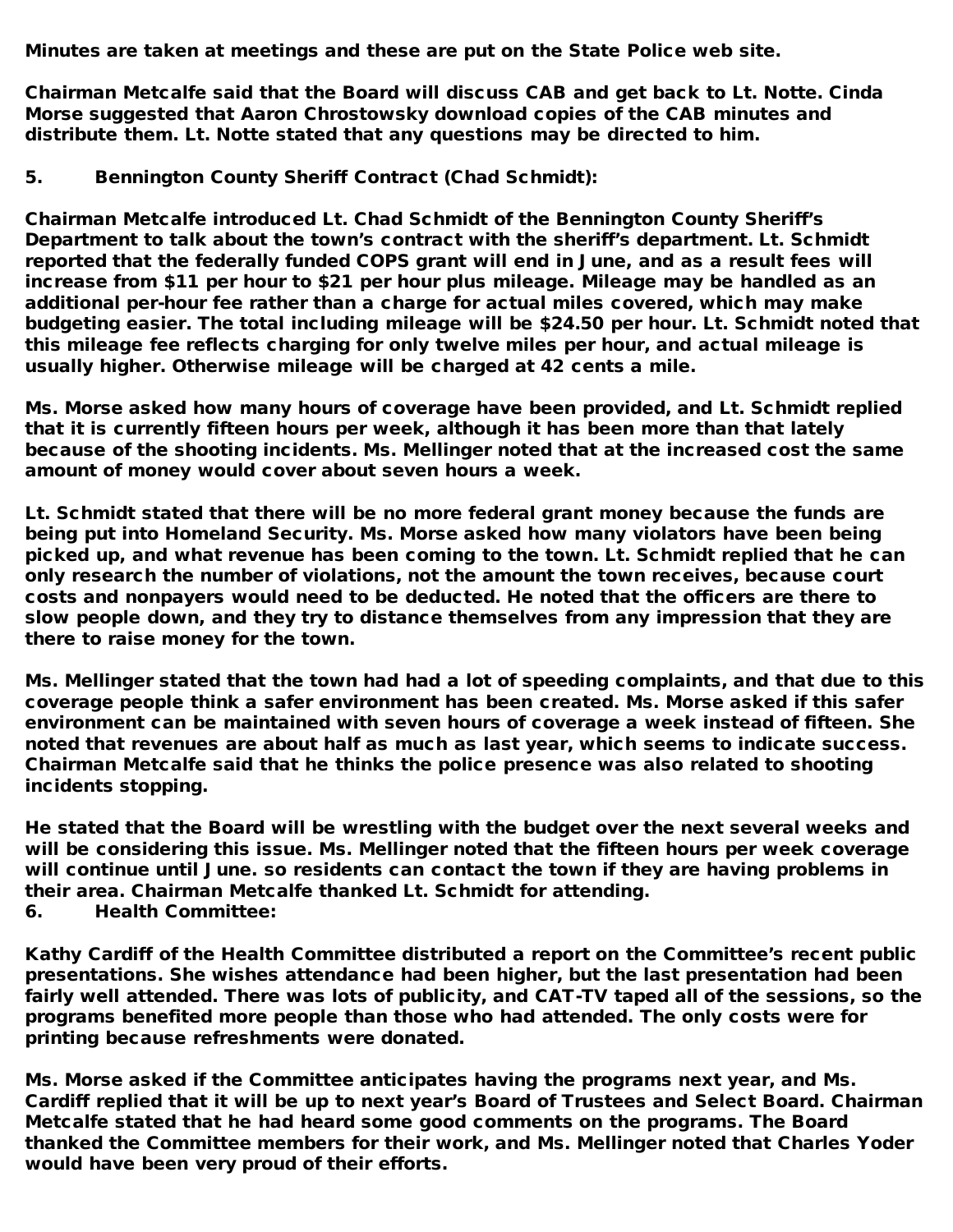## 7. Public Comments:

Brent Peacock asked if Mr. Chrostowsky has a copy of landfill closure expenditures. Mr. Chrostowsky replied that this information is available and that he will give it to Mr. Peacock if he comes into the town office tomorrow. Mr. Peacock asked about the sewer feasibility study, stating that he might be interested in working on that. Ms. Morse said that she would relay that information to the Economic Development Committee, which is handling the sewer study.

Oliver Durand reported that a large tree branch extends too far out at the foot of Buck Hill Road. He is afraid the branch might go into a car sliding off of the road. Chairman Metcalfe thanked him for pointing this out and said that it will be checked out.

## 8. Fire Department:

Fire Chief Joe Vadakin reported that the fire department would like to put on-spot chains on the two new trucks and the rescue unit. Other department vehicles have had the chains for about fifteen years, and Chief Vadakin likes them because trucks don't get caught off guard. They offer the convenience of rapid change in the face of quick changes in the weather or icy driveways.

He stated that there were three bids for the chains, two from New York and one from Thompson in Shaftsbury. The Thompson bid of \$6850 is in the middle, with one New York bid at \$6300. He would like to go with Thompson because of the convenience and good service, and because any savings would be used up in driving the trucks to the New York location. Chief Vadakin noted that there is money in the budget for the chains, in the Equipment and Fire truck Maintenance Funds. If the Board does not want to do all three trucks, he would like to have chains for the fire trucks and do the rescue unit later.

Ms. Mellinger asked what the Department would do without in order to use Equipment Fund money for chains. Chief Vadakin replied that the Department has everything it needs and does not anticipate other major equipment needs. The Equipment Fund will still have \$4000 after this expense. Mr. Mead asked if they have manual chains, and he replied that they do not.

Chief Vadakin next brought up the upcoming Route 7 exit closure, which means that the Fire Department will use the access gate at the top of Buck Hill Road. He stated that the town needs to ensure that the state will keep its side of the fence clear, which it has not been doing. Chairman Metcalfe asked Mr. Mead to discuss this with Highway Foreman Ron Daniels. Ms. Morse also suggested contacting Nelson Blanchard.

Chief Vadakin reported that he has received a cheaper quote for changing over the fire alarm system and will bring the information to the budget meeting. He said that he is looking into four new pagers, at a cost of about \$450-\$460 apiece, but is willing to wait until spring on that. He reported that Station Two was recently vandalized and needs an electrician to replace a motion sensor unit and light. He noted that eventually money will have to be put into the station or water will start coming in. Ms. Mellinger asked about property insurance coverage, and he replied that the station is over twenty years old and probably has a \$500 deductible.

Chief Vadakin stated that he plans to buy a thermal imaging camera, since the one they have is twelve or fifteen years old. It is used a lot, especially for chimney fires and ceiling fires. The newer cameras are cheaper and better and cost about \$6000-\$7000. He looks to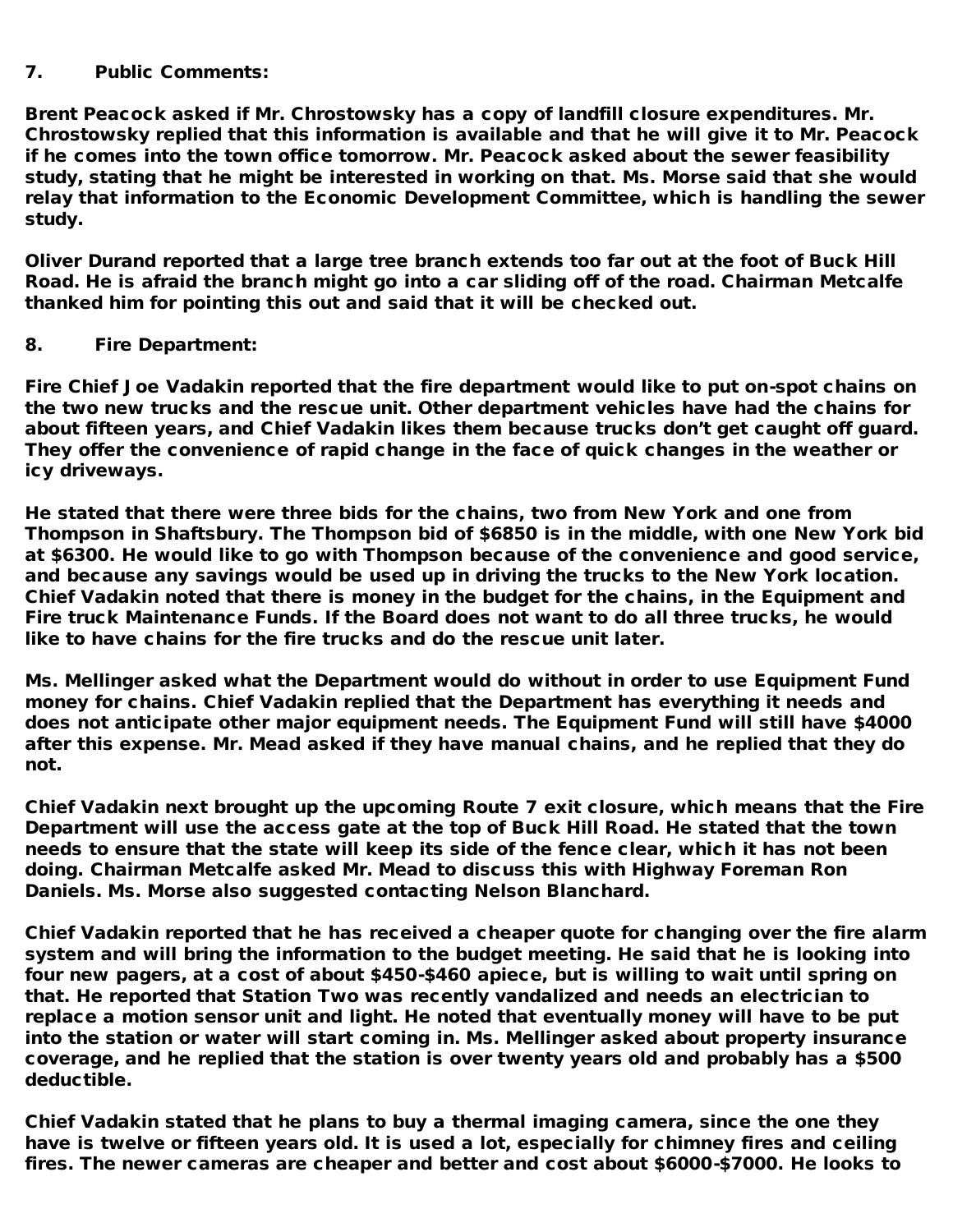buy it next year with the Equipment Fund. The Department is also looking into changing cell phone service to Nextel.

Chief Vadakin reported on the proposed sale of Engine 64 to the White Creek Fire Department. He has written up a proposal that would allow them to afford it by making payments, with interest, until 2014. They would pay \$20,000 down in 2007, then \$5000 each year until 2014. The last payment will come in one year before Shaftsbury is due for a new truck.

He noted the benefits of creating a nice working relationship with the White Creek Department and the continued use of the truck to serve the local area. Ms. Mellinger asked if that price is on target with what the town needs to budget for a new truck, and Chief Vadakin replied that it is.

Ms. Morse made motion to approve the purchase of on-spot chains from Thompson for three Fire Department vehicles. Mr. Mead seconded. Motion carried 5-0-0.

Ms. Mellinger made motion to approve the sale of Engine 64 to the White Creek Fire Department on the terms proposed by Chief Vadakin. Mr. Mead seconded.

Ms. Morse asked how the interest rate will be set, and Chairman Metcalfe replied that it should be set up as a contract. Mr. Chrostowsky will contact the Town Attorney on this, and discuss the interest rate with Treasurer Henri Billow.

Motion for the Engine 64 carried 5-0-0.

9. Minutes:

November 6, 2006 Minutes:

Ms. Morse made motion to approve November 6 minutes. Ms. Mellinger seconded. Motion carried 5-0-0.

November 13, 2006 Select Board Minutes:

Ms. Mellinger made motion to approve November 13 minutes. Mr. Pennebaker seconded.

The following change to the November 13 minutes was requested:

Page 2, Section 6 (Other Business), in the fifth paragraph, second sentence "and" is changed to "an."

Motion to approve November 13 Select Board minutes as amended carried 3-0-0. (Ms. Morse and Mr. Mead abstained because they had not attended the meeting.)

November 13, 2006 Budget Committee Minutes:

Ms. Mellinger made motion to approve the November13 Budget Committee minutes. Mr. Pennebaker seconded. Motion carried 3-0-0. (Ms. Morse and Mr. Mead abstained because they had not attended the meeting.)

Ms. Mellinger stated that she had some follow-ups to pursue based on the minutes. She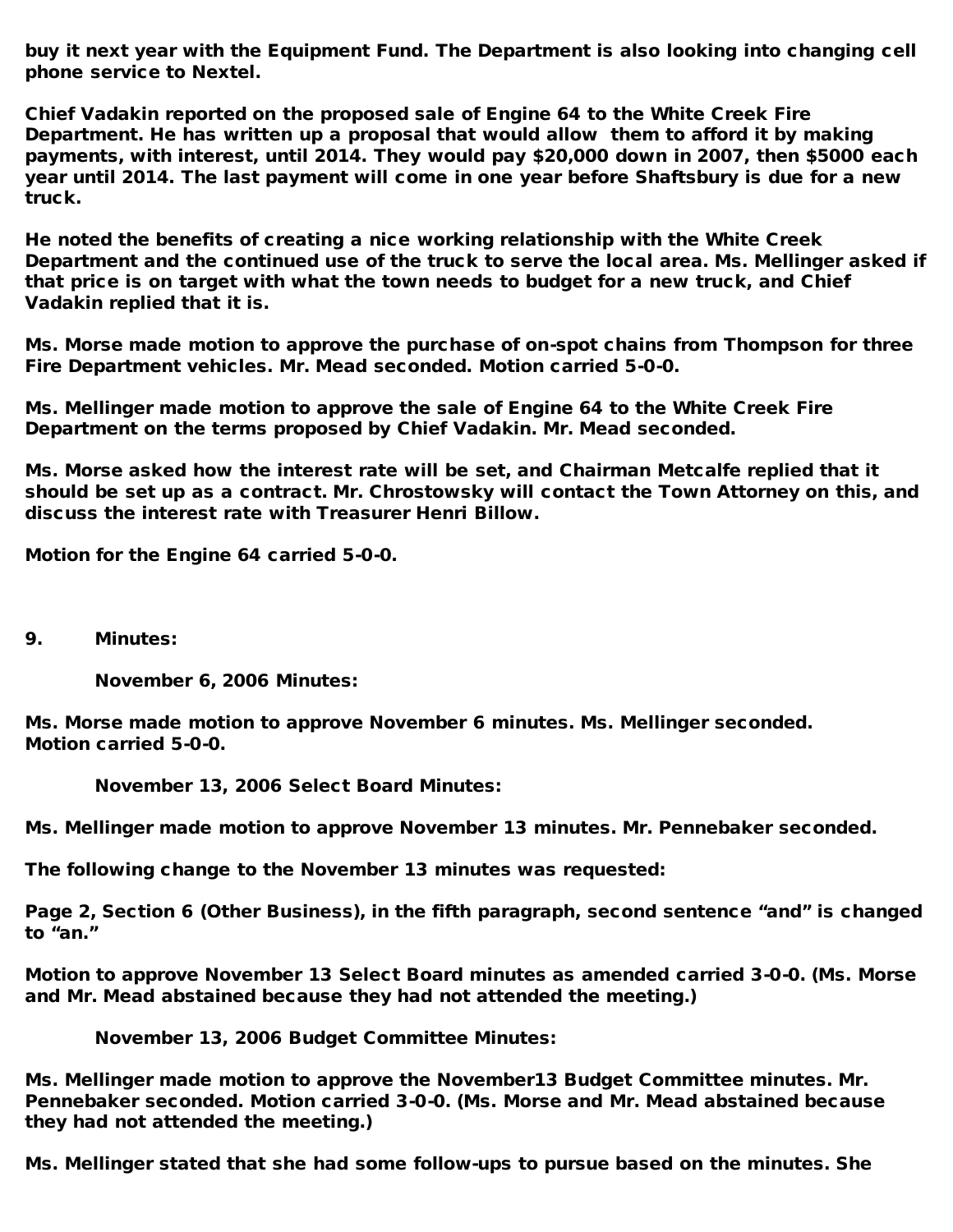asked if the state has been contacted to discuss paving of Lake Shaftsbury Road. Mr. Chrostowsky said that he will follow up on this for next week.

Ms. Mellinger asked if Mr. Daniels has followed up with Grant Street resident Pat Smith, and Mr. Chrostowsky replied that Mr. Daniels was aware of the problem. He will ask him about it tomorrow when they meet.

Ms. Morse asked about landfill recertification status. Mr. Chrostowsky replied that the process is administratively complete. Recertification is being drafted by the state, which will put it out for public notice and then issue the recertification. He has been assured that it will be resolved, and that state officials do not anticipate problems with neighbors, so no public meeting has been scheduled. Ms. Morse asked if this means that the ball is entirely in the state's court, and Mr. Chrostowsky replied that it does.

Ms. Mellinger asked about electronics stored in the transfer station pole barn. She has heard that they are from Arlington's Electronics Day and that our contractor is storing them there. Ms. Mellinger stated that this ties into the issue of TAM bringing in construction and demolition waste (C and D) as private stuff on days that the transfer station is not open. This continues to concern her.

Chairman Metcalfe stated that he and Ms. Morse had met with Trevor Mance this morning, that he will be getting back to them with additional information, and that the issue will be taken up at next Monday's meeting or the one after that. Chairman Metcalfe said that the Arlington computer stuff was to be gone by this afternoon and was brought in by a TAM driver by mistake.

Ms. Mellinger asked if TAM continues to bring in C and D from their private route. Ms. Morse replied that they would prefer to report back to the Board on this instead of doing it piecemeal. Chairman Metcalfe added that they had just met that morning and want to prepare facts and figures. Ms. Mellinger asked if the waste continues to come in while it is being discussed. Chairman Metcalfe stated that is part of what they are talking with Mr. Mance about.

Ms. Mellinger made motion to not allow TAM to continue to bring in C and D from private routes on days that the town transfer station is not open. Mr. Pennebaker seconded.

Mr. Pennebaker asked Mr. Chrostowsky what the state had had to say on this matter. Mr. Chrostowsky replied that Buzz Surwilo and Jeff Bourdeau had told him that TAM may use the transfer station as a regular customer when the station is open. He cannot bring material from private routes when the station is not open, and the waste must be from Shaftsbury. He must adhere to the Shaftsbury permit limits. He may operate and manage the station in off hours as per the contract with the town. Mr. Chrostowsky said that he had received this information on a voicemail, but will get it in writing.

Ms. Morse stated that they had come to the same conclusion in their conversation with Mr. Mance. She said that there is a tendency to do this based on hearsay. and that the information source is never publicly identified, while TAM is publicly identified. Ms. Mellinger stated that the attendant had told her about the electronics storage. Mr. Pennebaker stated that he raised the issue of off-hours C and D delivery because he saw it. Ms. Morse said that a lot of this can be handled in conversations that don't have to have a negative impact on TAM's business and reputation.

Ms. Mellinger noted that there had been impacts on the town because of the violation resulting from filling in the hole in the landfill. The Board's job is to make sure it is aware of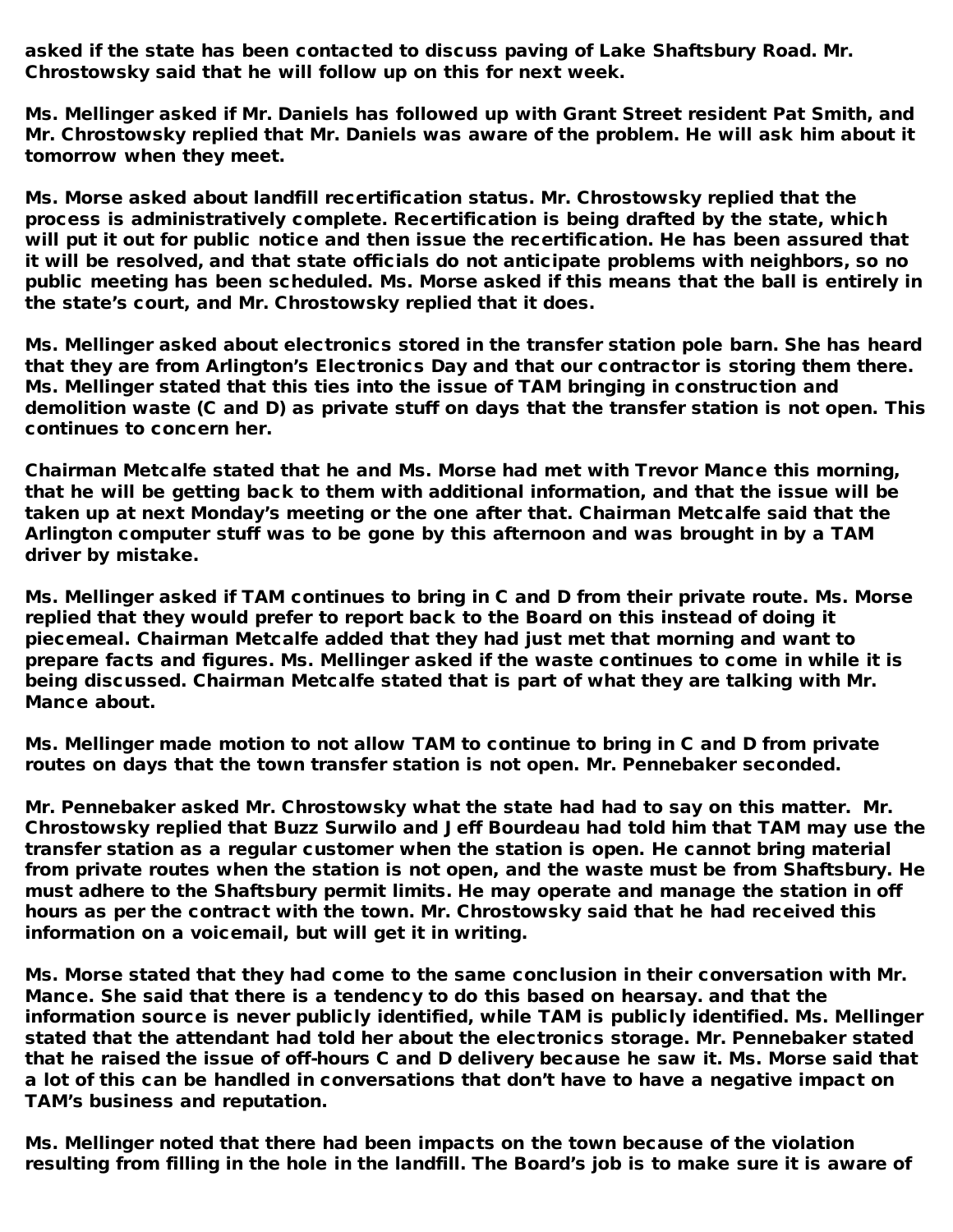what goes on at the transfer station and that activities are authorized. The electronics was out-of-town material.

Mr. Pennebaker stated that the electronics delivery was probably an honest mistake, and that he is more concerned about off-hours activity. Mr. Mead asked about off-hours tub grinding, as an example. Mr. Pennebaker replied that this is allowable operational activity, and it is off-hours delivery that is of concern.

Ms. Morse reiterated that she would like to have all the facts on the table before making a decision rather than discussing things piecemeal. Ms. Mellinger stated that she had assumed that TAM had been asked to stop. Chairman Metcalfe said that he does not make arbitrary decisions for the Board.

Motion to not allow TAM to continue to bring in C and D from private routes on days that the town transfer station is not open carried 3-2-0. (Chairman Metcalfe stated that he had voted against the motion because the Board had asked for information and it is still being gathered.)

10. Warrants:

The following warrants were presented for approval:

| • PR#20 -   |  | 5,514.31 Payroll Warrant  |
|-------------|--|---------------------------|
| • $AP#24$ - |  | 25,581.63 General Warrant |

Ms. Morse made motion to pay warrants. Ms. Mellinger seconded. Motion to pay warrants carried 5-0-0.

11. Other Business:

Ms. Morse asked if landfill closure is complete. Mr. Pennebaker replied that all except methane remediation is done. He found one small error in the remediation plan that he wants to have checked out.

Chairman Metcalfe asked if a discussion of project ideas to substitute for the landfill fine could be put on next week's agenda. Mr. Pennebaker replied that he would like the Solid Waste Committee to make recommendations first. They will try to meet.

Mr. Chrostowsky referred to a letter in which the Trustees of Public Funds asked that new Trustees have permission to disperse funds. The Board agreed that this is OK. Mr. Chrostowsky asked if the town is interested in having the Trustees covered by liability insurance, at a cost of \$425 apiece. They are not currently covered.

Ms. Mellinger made motion to approve purchase of liability insurance for Trustees of Public Funds. Ms. Mellinger seconded. Motion carried 4-0-1. (Ms. Morse abstained.)

Mr. Chrostowsky reported that methane remediation construction bids will be in the newspaper soon. Bids are due back December 1. He reported that the sidewalk Request for Proposals will go out in a couple of weeks. The archeology consultants have been at work and have not found much. They would like to use the town backhoe for part of the day tomorrow. Mr. Chrostowsky asked if the Board wants to post the Wade Road bridge as travel